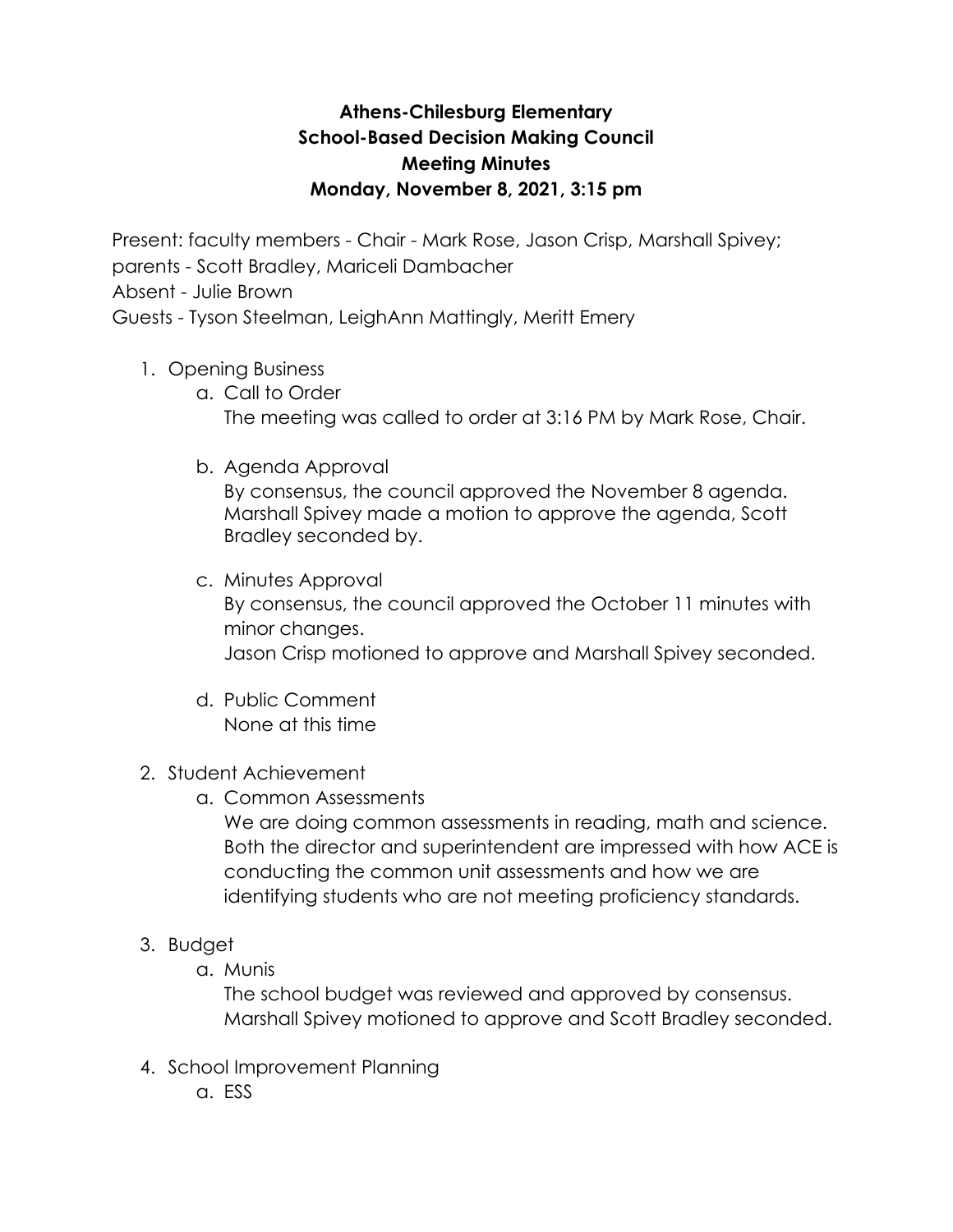ACE admin conducted a survey of teachers to see how they want to run ESS. Overwhelmingly teachers wanted to do a 5 day test prep for 3-5. This will take place in April. On a case by case basis, teachers can be paid to provide intervention outside of the school day to individual students. This will start in January. Money that isn't used will be rolled over to Summer Ignite. Marshall Spivey made a motion to approve the ESS plans and Scott Bradley seconded.

b. Science

Mrs. Back has charted the standards that she will cover in science lab for 3rd and 4th grade this year. Towards the end of the year, 3rd and 4th grade will complete rotations that will work on the science phenomenons. ACE's science scores dropped last year, after analyzing the data, it was determined that science wasn't taught in the same way through the pandemic that it usually is. The hopes are that focusing on the phenomenons will help improve science scores this year.

c. CSIP

Mr. Rose shared the current CSIP with the council. Marshall Spivey motioned to approve the CSIP as written, Jason Crisp seconded.

- 5. Review
	- a. District Mission & Vision Mr. Rose reviewed the district's mission and vision with the council.
	- b. School Mission, Vision & Beliefs Mr. Rose reviewed the school's mission, vision, and beliefs with the council.
	- c. Social Emotional Learning Counselor/DMHS Meritt Emery and LeighAnn Matting shared information about the Tier 1 Social Emotional Learning program (Caring School Communities). They shared what programs are being provided through the guidance office and what is being done by our District Mental Health Specialist. There have been 613 contacts with students so far this year by this team. Mr. Rose shared his appreciation with this team for all they are doing to help support our students.
- 6. New Business/Other Business
	- a. Staffing

The lady that was interviewed for the intervention position ended up taking a position at another school. We have offered the job to Ms.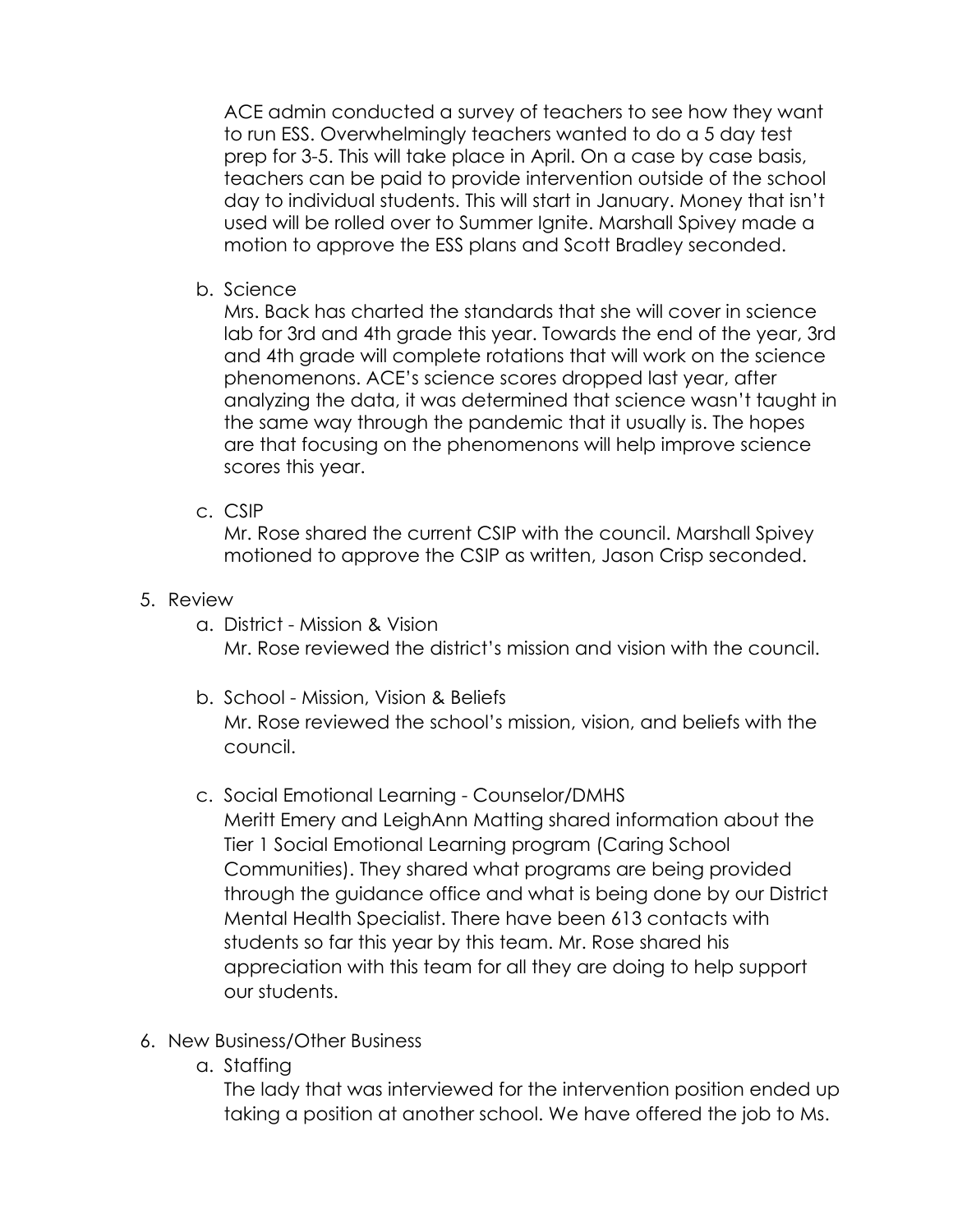Jenkins (a current student teacher) and she should be starting on December 6, 2021 assuming everything at the district level is completed.

b. Report Cards

Report cards for the first 9 weeks have been sent home and teachers are in the process of holding parent/teacher conferences.

c. KYCL

The KYCL grant purchased the books for the One Book, One School night. The grant is going well.

## d. ESSER II Funds

ACE has requested the LLI kits for our upper grades. Books for the book room, Literacy Footprints and literacy assessment kits have been requested as well. We should find out if those requests have been approved soon.

e. Impact Survey

The Impact Survey will be conducted soon. All staff will take this survey and the data will be shared with the administration team.

## f. Reading Night Survey

A survey about the reading night was sent out. We will be having a math night in the spring.

- g. CRTL Culturally Responsive Teaching and Learning The information will be shared with teachers at PLCs this week. It will be shared with the council next month.
- h. PD Approvals None at this time.
- i. Miscellaneous

ACE is participating in 10 Days of Giving. Mrs. Wallace (FRC) will collect all items and give them to the appropriate agencies at the end of the 10 days. A list was sent to parents with items that are being collected.

Mr. Rose will send out the 12 Days of Yule calendar to families and staff soon. Families are invited to Zoom with their child's classroom and share about holidays they celebrate.